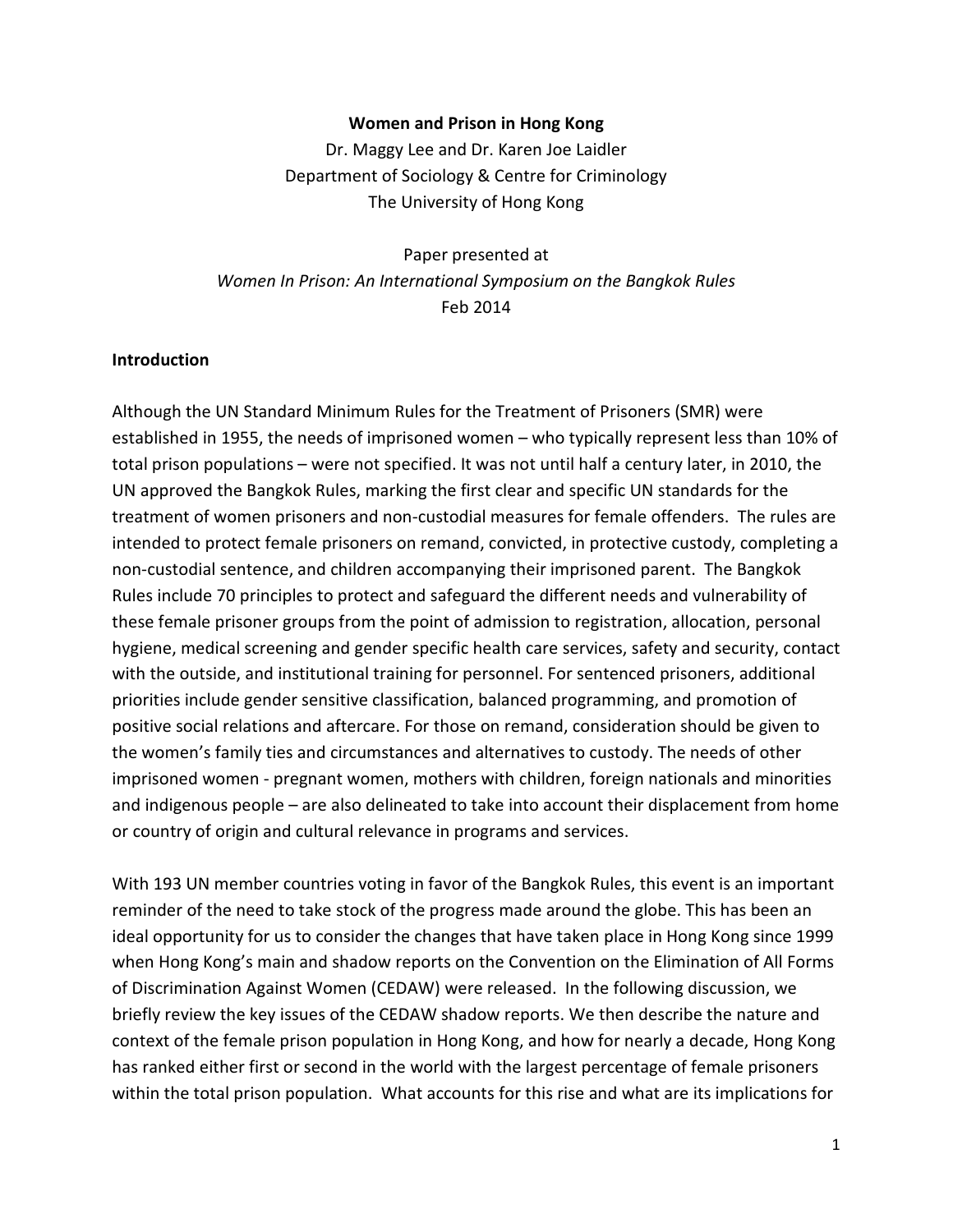Hong Kong's Correctional Services Department (CSD)? We then turn to how Hong Kong's correctional authorities have adjusted to the changes in the nature and context of the female prison population, including the adoption of policies and programmes addressing the specific needs of Hong Kong's female prisoners.

## Background – CEDAW Shadow Report (1999)

In 1999, the Hong Kong Human Rights Monitor, on behalf of a number of local NGOs, submitted a shadow report in response to the HKSAR's initial report on CEDAW. Women in prisons were considered to be an important area of consideration under women's issues related to laws and their enforcement.

At the time of the report, three main issues were raised. First, correctional authorities had witnessed a significant rise in the number of female admissions to prison, such that the proportion of females to the overall total prison population had reached 12% - a ratio higher than the international range of 2% to 9%. This growth in the female prison population led to unprecedented crowding, with one facility's population standing at 414 despite its capacity of 278.

Second, the nature and objectives of work, education and training should be reconsidered given CSD's rehabilitation goals and the changing nature of Hong Kong's economy. Given the shift from a manufacturing to a knowledge-based economy, training and work in such fields as sewing, laundry, and stationary production did not equip female prisoners upon release into the community, although it was observed that some young female prisoners were training in cosmetology. According to the report, remand prisoners had the option to work, but were not always aware of this, unless they reviewed the booklet for those on remand and consequently spent their time with little to do, and the creation of jobs required additional financial resources. The educational curriculum for women was found to be relatively limited and could be strengthened with the adoption of compulsory literacy classes and a systematic curriculum, particularly for young women below 21 years of age, who because of the serious nature of their committing offense, were incarcerated in an adult facility and young illegal immigrants (mainly from the mainland) held in a minimum security prison.

Third, although generally in compliance with institutional rules and international standards, gender staffing practices should be further considered to ensure female prisoners be supervised by female correctional staff, taught by female teachers (male teachers should not be alone with female inmates) and receive appropriate training for working in a penal institution.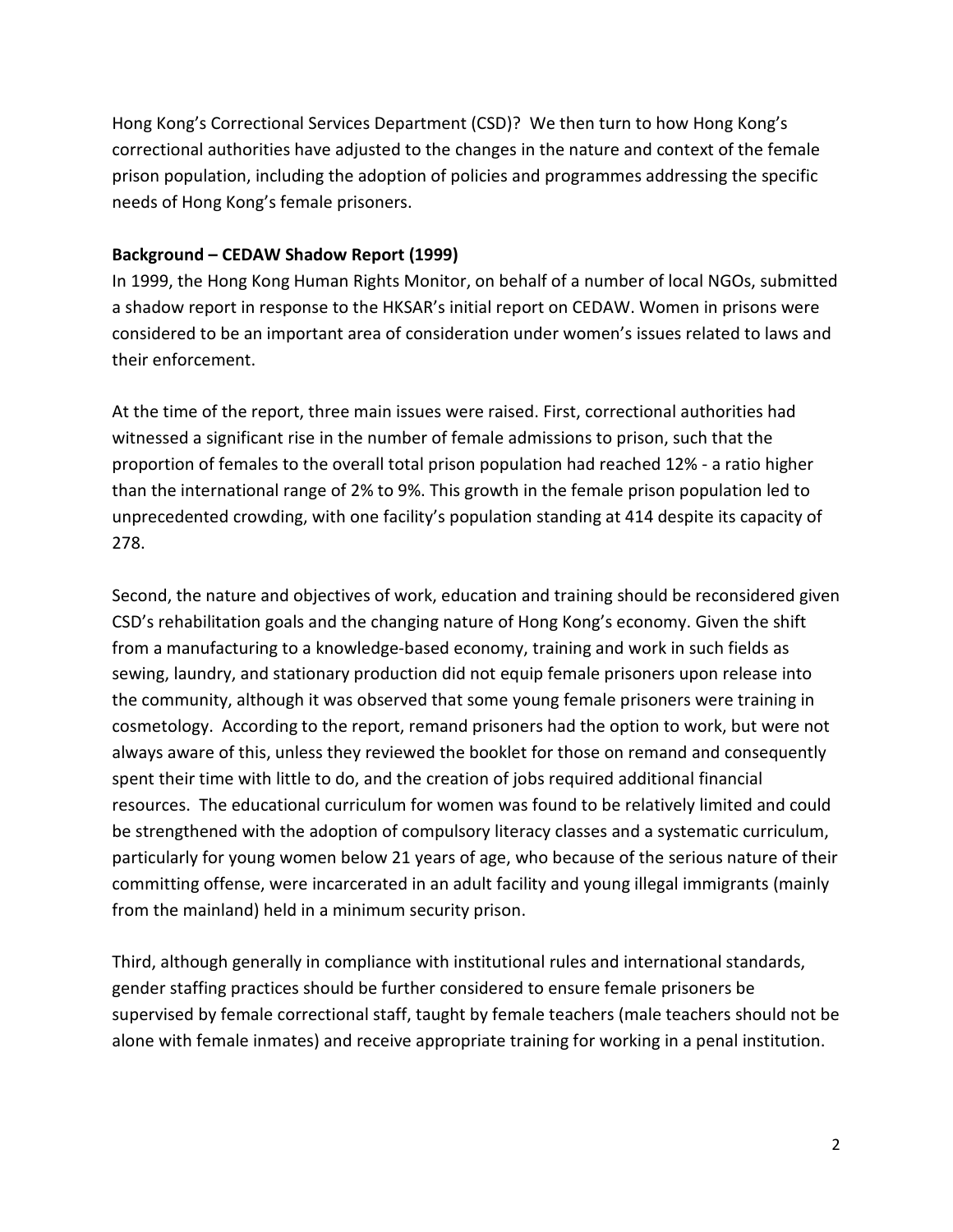## The Nature and Context of Hong Kong's Female Correctional Population

The first signs of a rise in the female prison population appeared in the latter part of the 1980s. In 1982, women sentenced and admitted to correctional services constituted a relatively small proportion of all admissions (4%). A decade later, female admissions more than doubled to 1,287, accounting for 9% of all admissions. But after another ten years, by 2001, the proportion of females admitted to CSD grew to 7,955 representing 38% of all admissions. The second CEDAW report (2004) raised similar concerns to those five years previously, in particular noting the "sharp upsurge" in the female prison population since the latter part of the 1990s. At the time of the report, female admissions had reached an all time high, with 13, 775 women being admitted to CSD in 2004. For three consecutive years (2002-2004), female admissions represented 46% of all CSD admissions (Graph 1).



Graph1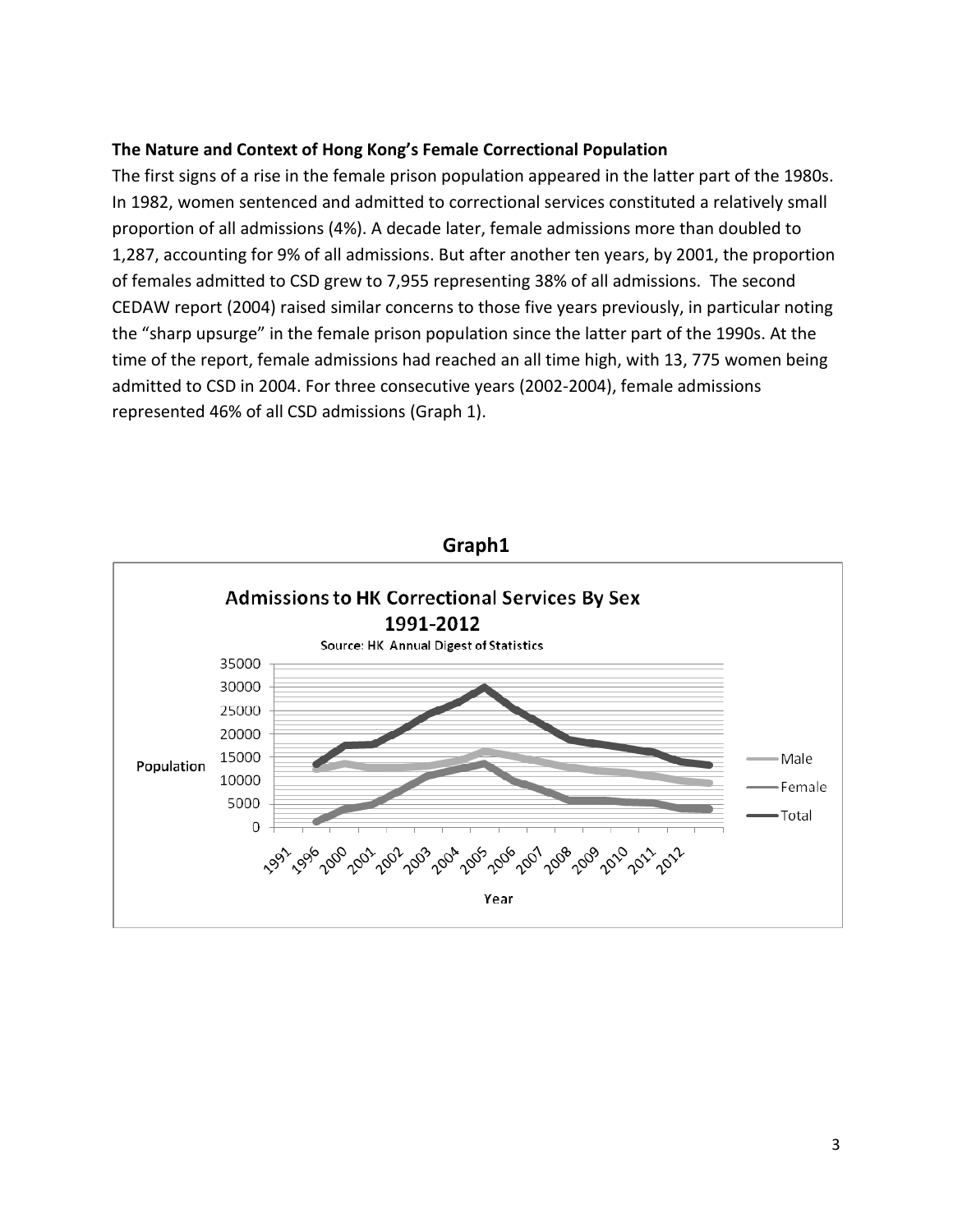Similarly, albeit at a much lower rate, reception of females on remand also increased, growing from 1,067 women in remand in 1991 and peaking to 3,475 in 2004 (Graph 2). Overall, this rapid increase gained international prominence, ranking first globally with the largest proportion of incarcerated women of their total prison population in the World Prison Population's Survey, conducted by the International Centre for Prison Studies (ICPS 2006).

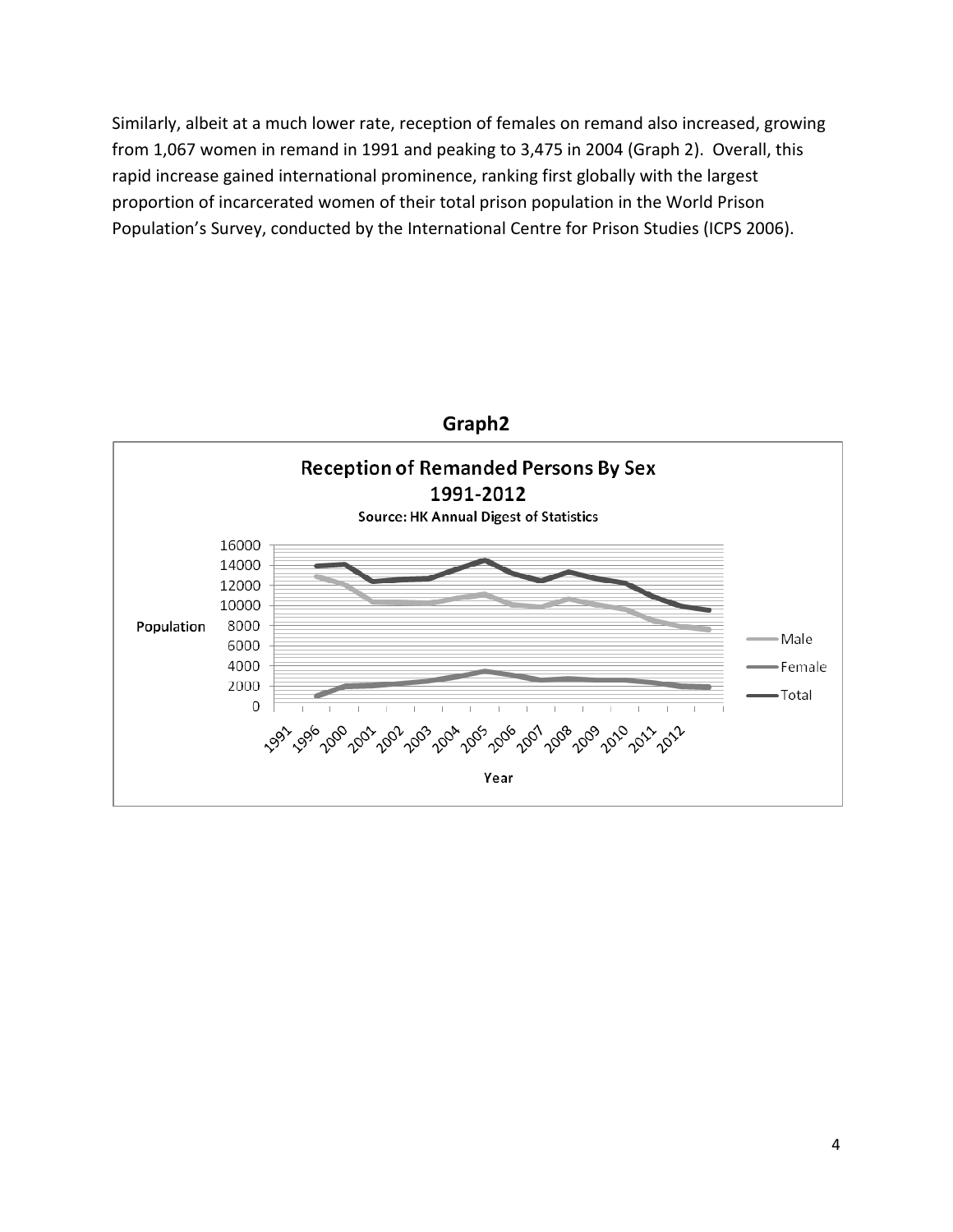From the 2000s onward, the average daily population grew slightly and remained relatively stable (Graph 3). (It should be noted that the high average daily population in the 1990s is due to the inclusion of detained Vietnamese refugees). In response to the increase in female admissions, CSD developed a number of strategies to deal with prison crowding. This included the conversion of a section of some male facilities for female prisoners and plans for a new female prison (CEDAW 2004).

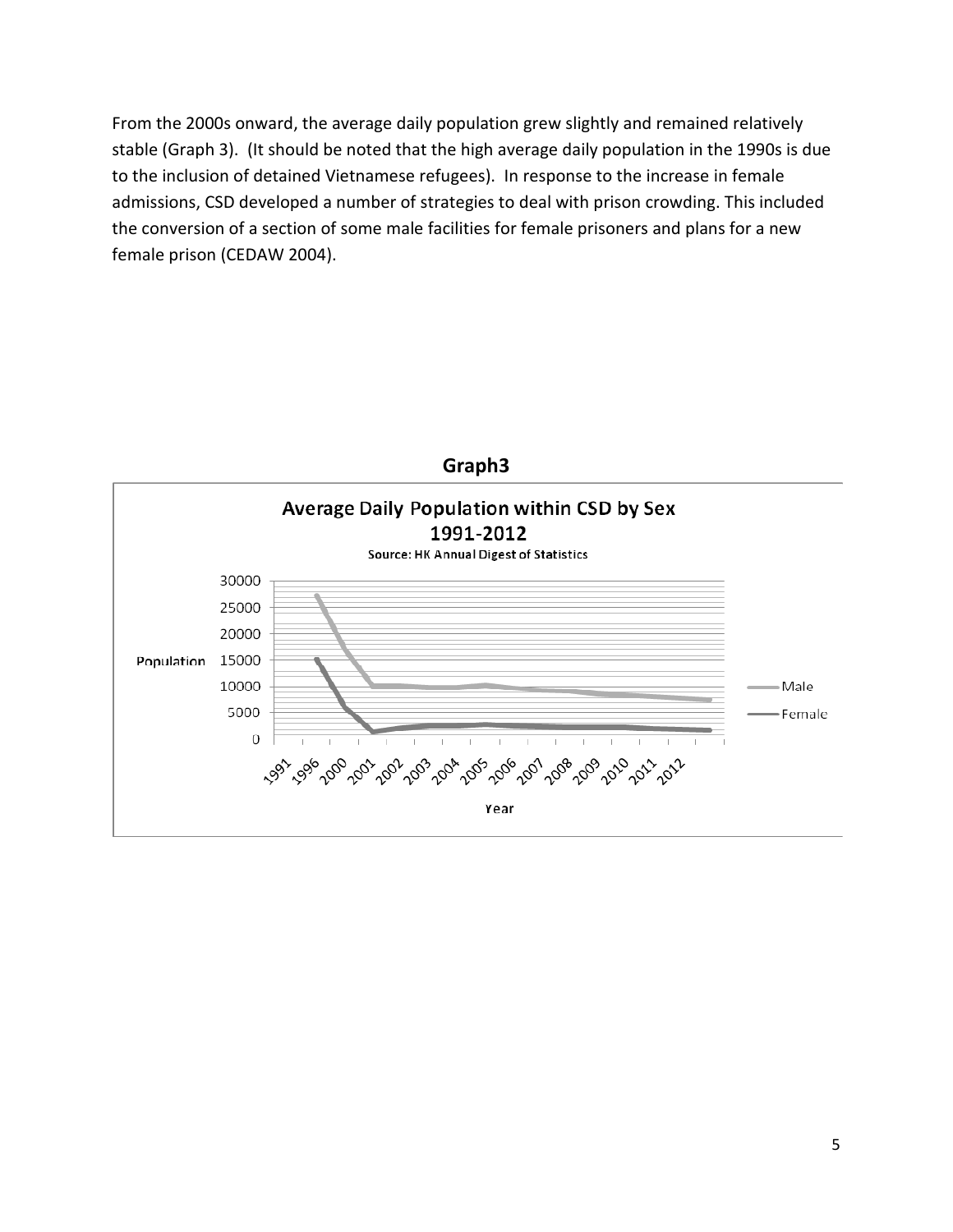How do we account for this rise? As Graph 4 shows, much of the rise in admissions was for women being sentenced to prison. Comparatively, admissions to the Drug Addiction Treatment Center (DATC) remained relatively low and constant. Admissions of females under 21 to the Training Center and the Rehabilitation Centre (opened in 2002) show a similar pattern to DATC.

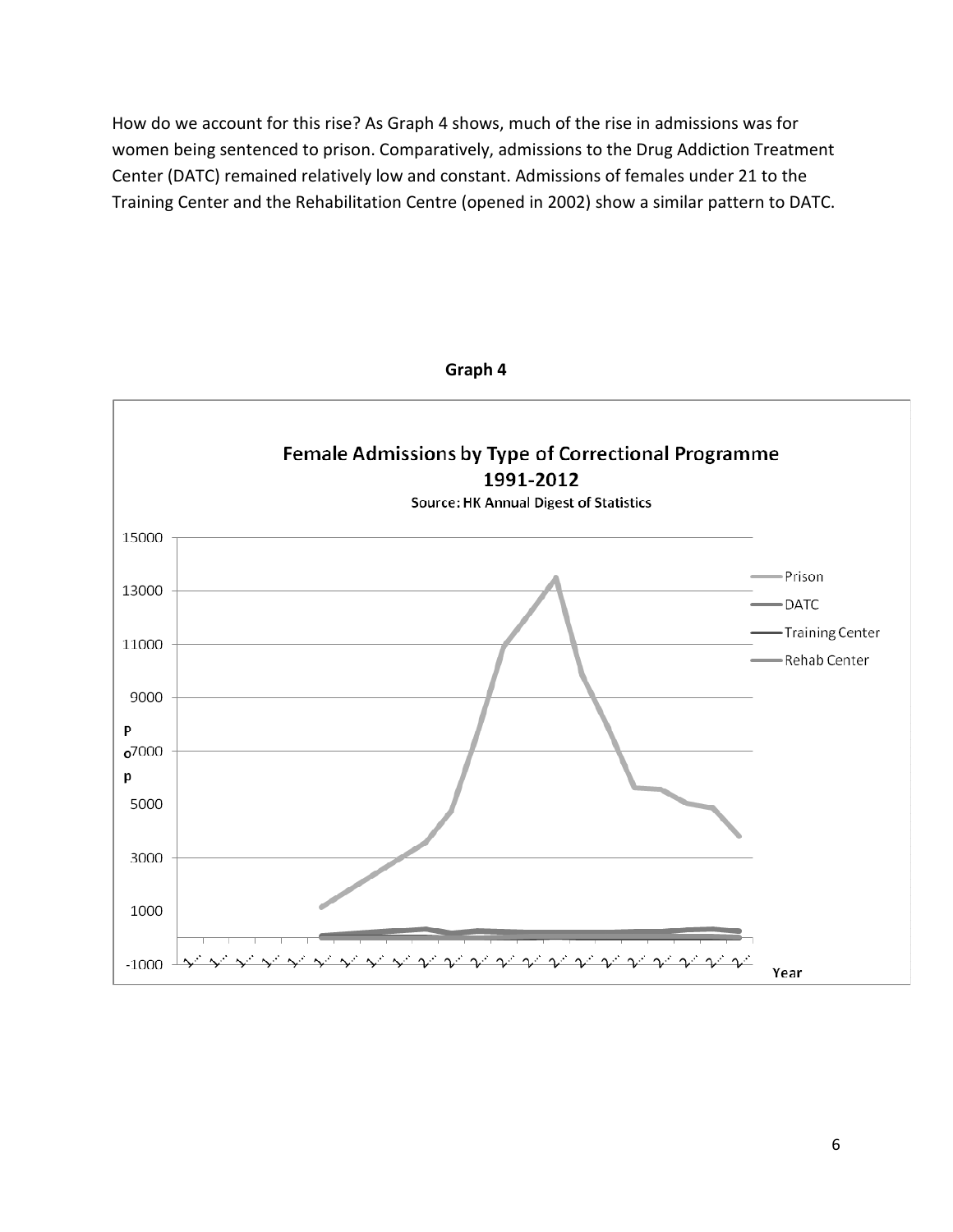An examination of the length of sentence for female prisoners yields further insight into the distinctive nature of this rise. The majority of females admitted to prison during the rise received short sentences of three months or less.

Graph 5 shows that the majority of young female prisoners admitted to prison were serving three months or less. In 1991, 21% of young female prisoners admitted that year were serving three months or less. By 2002, this proportion grew to 75%, and two years later, peaked at 80%.

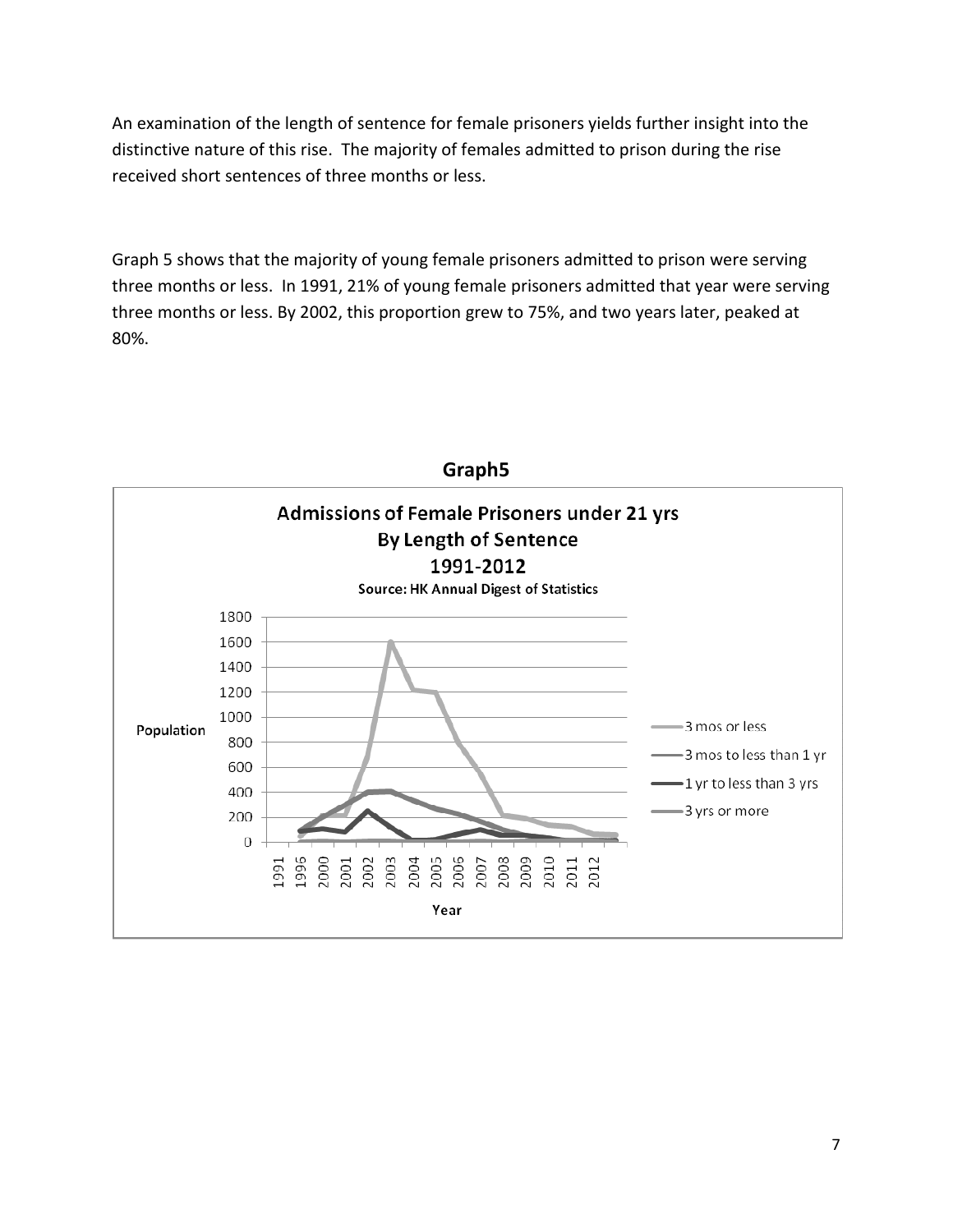A similar trend is evident for adult female prisoners, the majority of whom are sentenced to short terms of three months or less (Graph 6). In 1991, 26% of adult female prisoners admitted that year were serving three months or less. By 2004, this proportion rose to 70%. Although this proportion has declined somewhat, it remains relatively high, with over 50% of adult female prisoners sentenced to short terms of three months or less over the past seven years.

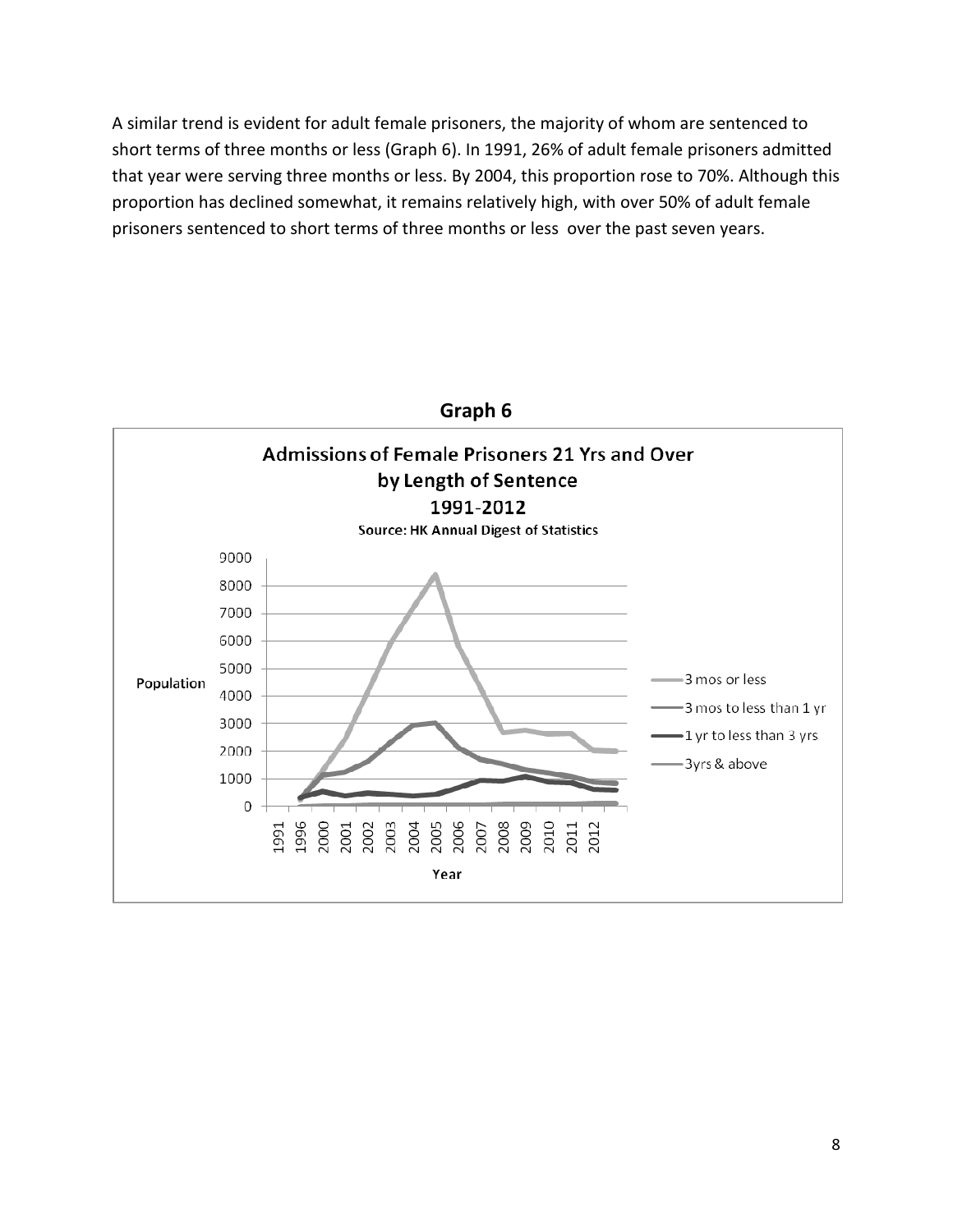

# Graph 7B



Graphs 7A-B show that the rise in the female prison population from the late 1990s through to the first half of the 2000s was largely due to the incarceration of mainland Chinese women. Although initially the rise was both among legal and illegal entrants, CSD witnessed a decrease in the number of illegal entrants by 2004 as immigration visa policies changed, and the number of legal entrants incarcerated continued to rise.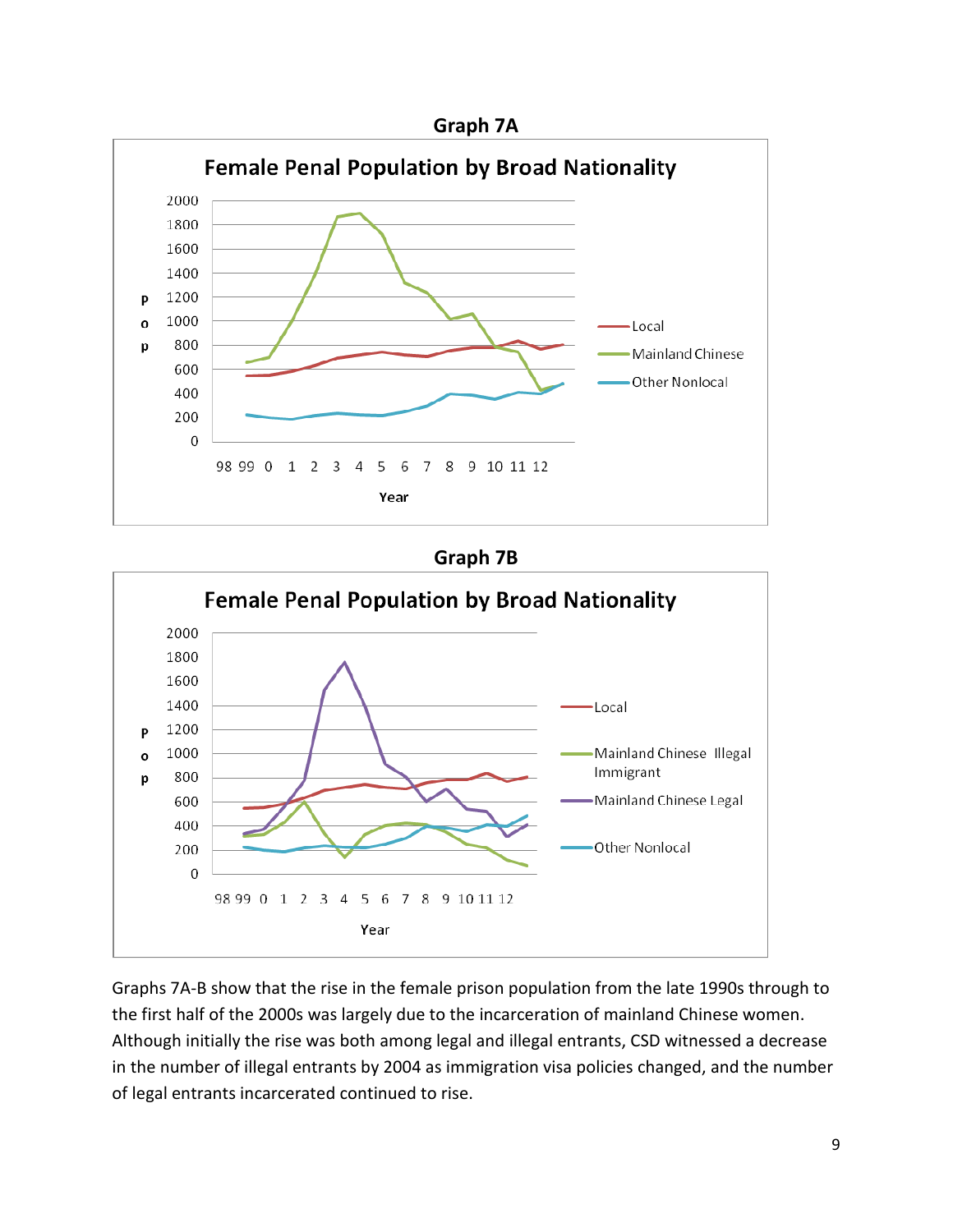Graph 8 shows that the principal offenses for which legal migrants are admitted to prison are related to violations of local laws, and in particular, breach of conditions of stay, soliciting for immoral purposes, and to a lesser extent, possession of forged ID. Among illegal entrants (as shown in Graph 9), violation of local laws (in particular remaining in Hong Kong unlawfully), against the penal code (possession of forged ID), and against lawful authority (principally perjury) are the primary offenses resulting in penal admissions.



Graph 8

Graph 9

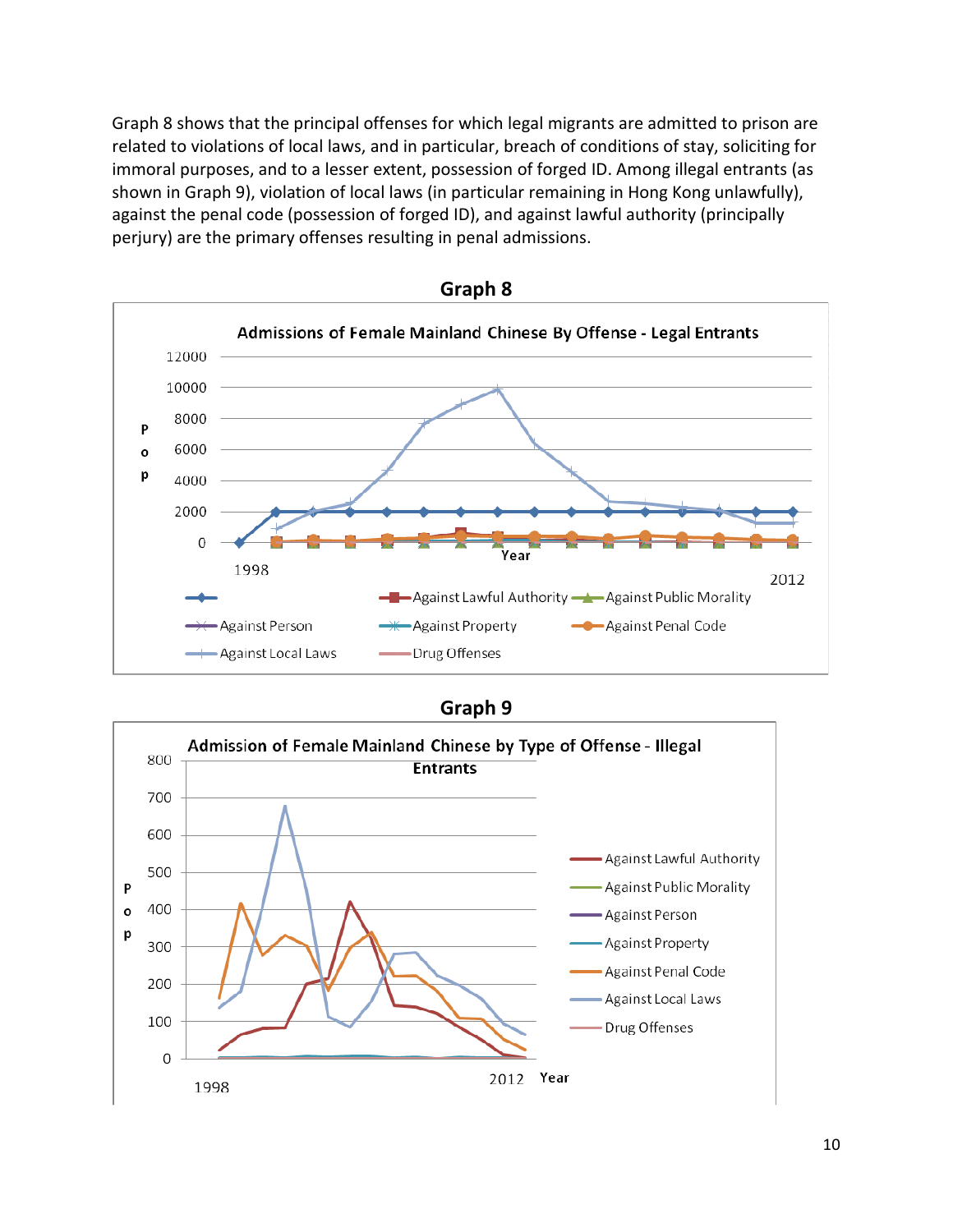While female prisoner admissions for breach of conditions of stay related to sex work and soliciting has been on the decline, other mainland mothers, albeit small in numbers at the moment, are being sentenced to prison for overstaying in Hong Kong to give birth to their baby. According to Immigration authorities, an estimated 420 mainland women who gave birth in Hong Kong were prosecuted for overstaying their immigration visas (Wall Street Journal 2012). Those arrested and convicted, usually a few days after giving birth, receive a prison sentence of two months. Babies are allowed to stay with their mothers in prison, and provided with a crib near their mother, in a dormitory setting.

# Implications of Changing Female Prisoner Population

CSD developed a number of strategies in response to the significant changes in the nature and types of females imprisoned, broader economic shifts, and commitment to rehabilitation. At the most immediate level, crowding has been addressed with the opening of a new female institution, Lo Wu (opened in July 2010) designed to cater to women's needs, including a health clinic and accommodation for mothers and their babies (who can stay up to three years of age). In total, there are seven facilities for female prisoners and inmates. Yet challenges remain with the increase in female foreign prisoners, most of whom are serving short sentences for breach of conditions of stay; the ideal of rehabilitation, work, and training may be at odds with their circumstances.

- 'gender-specific treatment approach' and 'holistic approach' to promoting reintegration
- Personal Growth and Emotion Treatment Centre for Women (PSY GYM) at Lo Wu
- recognition of gender-specific risks, emotion/psychological problems, parenting stress, self-harm behaviour
- programmes crisis management, cognitive behavioural therapy for emotional problems/traumatization, structured treatment groups
- mother and baby units
- $O$  rehabilitation from drug abuse (e.g. in DATC) and illness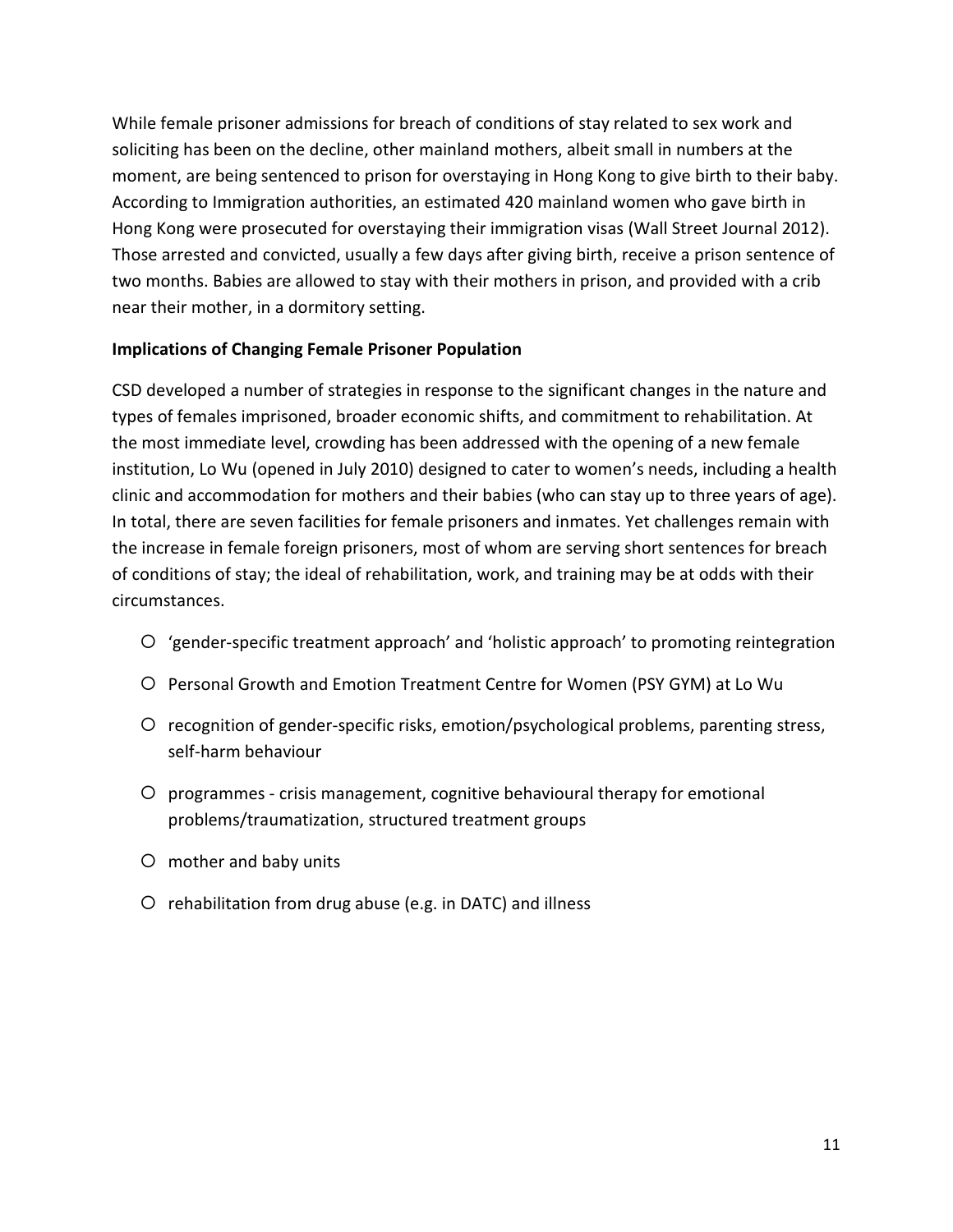# **Conclusion**

In reflecting on women's imprisonment in light of CEDAW reports, the Bangkok Rules, and social changes in Hong Kong over the past 20 years, there are three issues we'd like to highlight.

First, from our review, CSD has been responsive to many of the challenges it faces as the "last stop" in the criminal justice tunnel, developing an infrastructure to work towards its goals of rehabilitation and at the same time, accommodate to a changing female prison population. It has managed to address the issue of crowding, first with short term measures of converting male accommodations suitable for female prisoners, and the construction of a new modern and up to date facility. It has also developed relevant programming in a changing environment. With this developing infrastructure, gender-sensitive monitoring will be important.

Second, we believe that one of the most important key issues to addressing the Bangkok Rules in the local context is policy. Since 2004, there has been a significant but gradual decrease in female admissions, especially women prisoners from the mainland convicted of immigration violations and soliciting. The reasons for this are unclear as policies appear to remain unchanged. It could well be that fewer women are crossing the border to engage in sex work, finding other opportunities within the borders of mainland China. It could also be that soliciting and the venues for engaging in sex work have adapted to policing strategies, becoming less visible and closed. It could well be that one woman brothels – the only legal venue for sex work – have become an accommodation strategy. In May 2013, police arrested a couple for operating a vice establishment in six flats that were subdivided into 20 to 30 cubicles. The cubicles were operating as one woman brothels since 2005. The business generated an estimated HKD170 million (SCMP 2013). Yet given the closed nature of one woman brothels, women have been at risk of violence. In 2008, five sex workers were murdered in one woman brothels (SCMP 2008).

At the same time, CSD is still faced with the challenge of a large short term female prisoner population. What role should imprisonment play for short term prisoners? What is possible? What is to be achieved? That is, what is the fit between our prison regime and rehabilitation strategy with the nature of this prison population?

One of the central aims of the Bangkok Rules is the protection of human rights. Perhaps then, it is worth considering existing policies and laws governing sex work. In 1999, CEDAW's concluding observations stated, "The Committee recommends that adequate regulations to protect women sex workers be put in place and enforced. It also recommends that the Government monitor the links between the presence of migrant women, a regulatory approach to prostitution and trafficking in women."